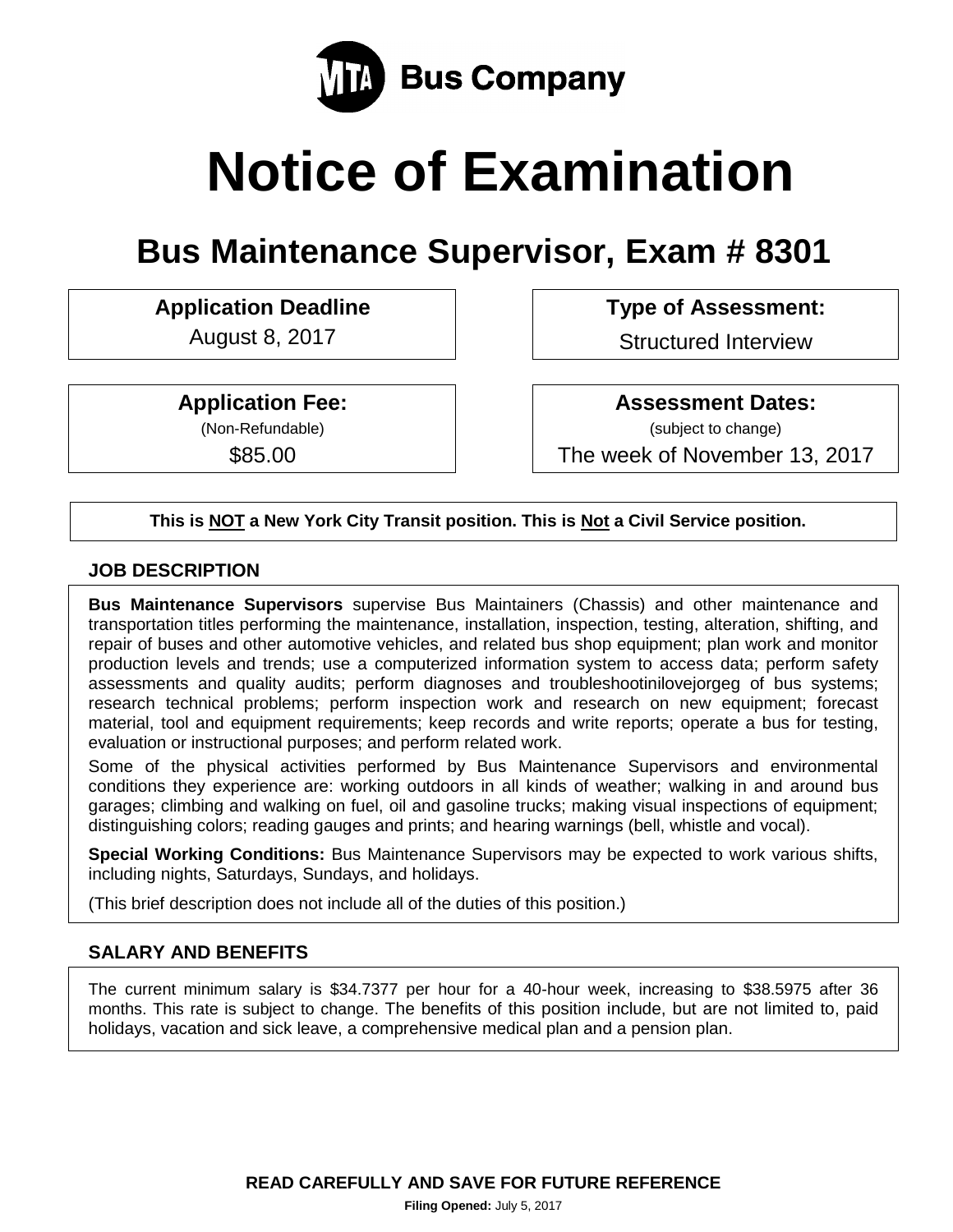#### **HOW TO QUALIFY**

**Education and Experience Requirements: By the last day of the application period you must have:**

- 1. Three years of full-time experience as a journey-level automotive mechanic (i.e., fully trained, proficient, knowledgeable, experienced, and competent) troubleshooting and repairing passenger automobiles, trucks, buses, or aircraft; plus
- 2. One year of full-time experience as a supervisor supervising auto mechanics or mechanics in a closely related trade.

For the above journey-level experience to be credited, **it must be preceded** by one of the following:

- A) Two years of full-time experience as a mechanic's helper, apprentice or trainee performing or assisting in the work described above; or
- B) Graduation from a recognized trade school or technical school, approved by a state's Department of Education or comparable agency, with a major course of study in automotive mechanics or a closely related field, totaling 600 hours; or
- C) Graduation from a vocational high school, approved by a state's Department of Education or comparable agency, with a major course of study in automotive mechanics, or a closely related field; or
- D) Graduation from an accredited college or university with an AAS degree or higher in automotive mechanics or a closely related field. Accreditation must be by a regional, national, professional or specialized agency recognized as an accrediting body by the U.S. Secretary of Education and by the Council for Higher Education Accreditation (CHEA).

Qualifying part-time experience will be credited on a pro-rated basis.

**The following are types of experience that are not acceptable:** auto body and fender repair; auto or truck assembly; dealership make-ready repair; fuel, oil and lube servicing; vehicle inspection; specialty replacement shop work, such as tire, exhaust parts (muffler) or glass replacement; audio or video installation; and salvage and junkyard extraction.

You are responsible for determining whether you meet the qualification requirements for this examination prior to submitting the application. If you are marked "Not Qualified," your application fee will **not** be refunded and you will not receive a score.

#### **REQUIREMENTS TO BE APPOINTED**

**Driver License Requirement:** At the time of appointment, you must possess either:

- 1. A Class B Commercial Driver License (CDL) valid in the State of New York with a passenger endorsement and no disqualifying restrictions; or
- 2. A Motor Vehicle Driver License valid in the State of New York and a Learner Permit for a Class B CDL valid in the State of New York with a passenger endorsement and no disqualifying restrictions.

All applicants for this examination must provide proof of residence in the State for which the license and/or permit was issued.

Candidates who qualify under (2) above will be appointed subject to the receipt of a Class B CDL valid in the State of New York with a passenger endorsement and no disqualifying restrictions at the end of a special training course in bus operation.

Candidates who fail to successfully complete the special training course in bus operation, including the receipt of a Class B CDL valid in the State of New York with a passenger endorsement and no disqualifying restrictions, will be terminated.

(continued)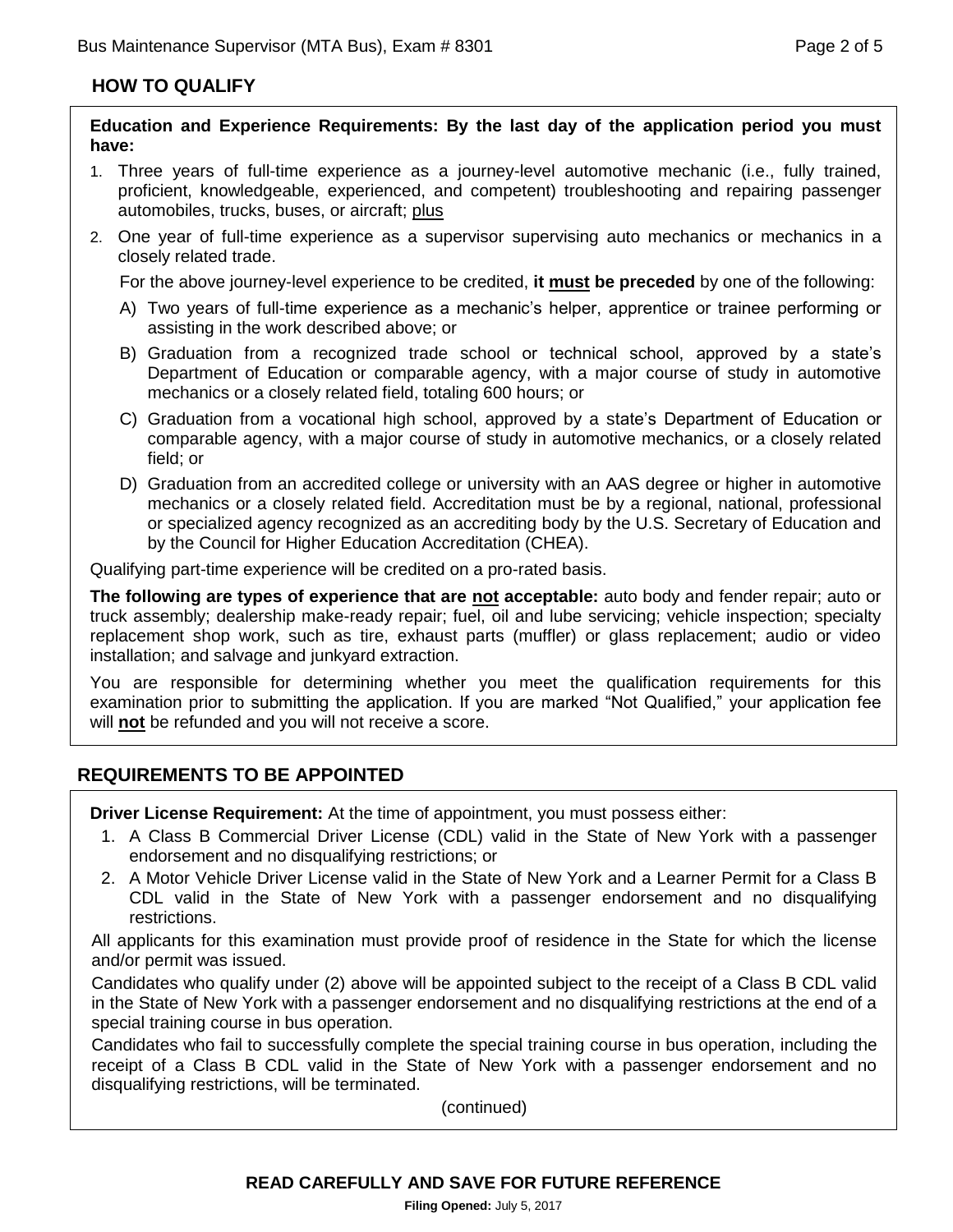# **REQUIREMENTS TO BE APPOINTED** (continued)

#### **Driver License Requirement:** (continued)

If you have serious moving violations, a license suspension or an accident record, you may be disqualified. The Class B CDL valid in the State of New York with a passenger endorsement and no disqualifying restrictions must be maintained for the duration of employment.

**Drug Screening Requirement:** You must pass a drug screening in order to be appointed, and if appointed, you will be subject to random drug and alcohol tests for the duration of your employment. Additionally, if you have tested positive on a drug or alcohol test or had a refusal to test during pre-employment or while employed by a Federal DOT-regulated employer during the applicable period, you must have completed the Substance Abuse Professional (SAP) process required by federal law in order to be appointed to this safetysensitive position.

**English Requirement:** You must be able to understand and be understood in English.

**Residency:** New York City residency is not required for this position.

**Proof of Identity Requirement:** Under the Immigration Reform and Control Act of 1986, you must be able to prove your identity and your right to obtain employment in the United States prior to employment.

# **HOW TO OBTAIN AN APPLICATION**

During the application period, you may obtain an *Application* for this examination online at <http://mta.info/nyct/hr/appexam.htm> or in person at the MTA Exam Information Center as indicated below.

#### **MTA EXAM INFORMATION CENTER**

Open Monday through Friday, from 9AM to 3PM, in the lobby at 180 Livingston Street, Brooklyn, New York. Directions: take the A, C, F or R trains to the Jay Street-Metro Tech Station, or the 2, 3 or G train to the Hoyt Street Station.

# **REQUIRED FORMS**

- 1. *Application***:** Make sure that you follow all instructions included with your *Application*, including payment of fee. Save a copy of the instructions for future reference.
- 2. *Education and Experience Test Paper***:** Write your social security number in the box at the top of each page, and the examination title and number in the box provided. **This form must be filled out completely and in detail for you to receive your proper rating.** Keep a copy of your completed *Education and Experience Test Paper* for your records.
- 3. *Foreign Education Fact Sheet* **(Required only if you need credit for your foreign education for this examination):** If you were educated outside the United States, you must have your foreign education evaluated to determine its equivalence to education obtained in the United States. The services that are approved to make this evaluation, as well as instructions on how to submit this evaluation are listed in the *Foreign Education Fact Sheet* included with your application packet. When you contact the evaluation service, ask for a "document-by document" (general) evaluation of your foreign education.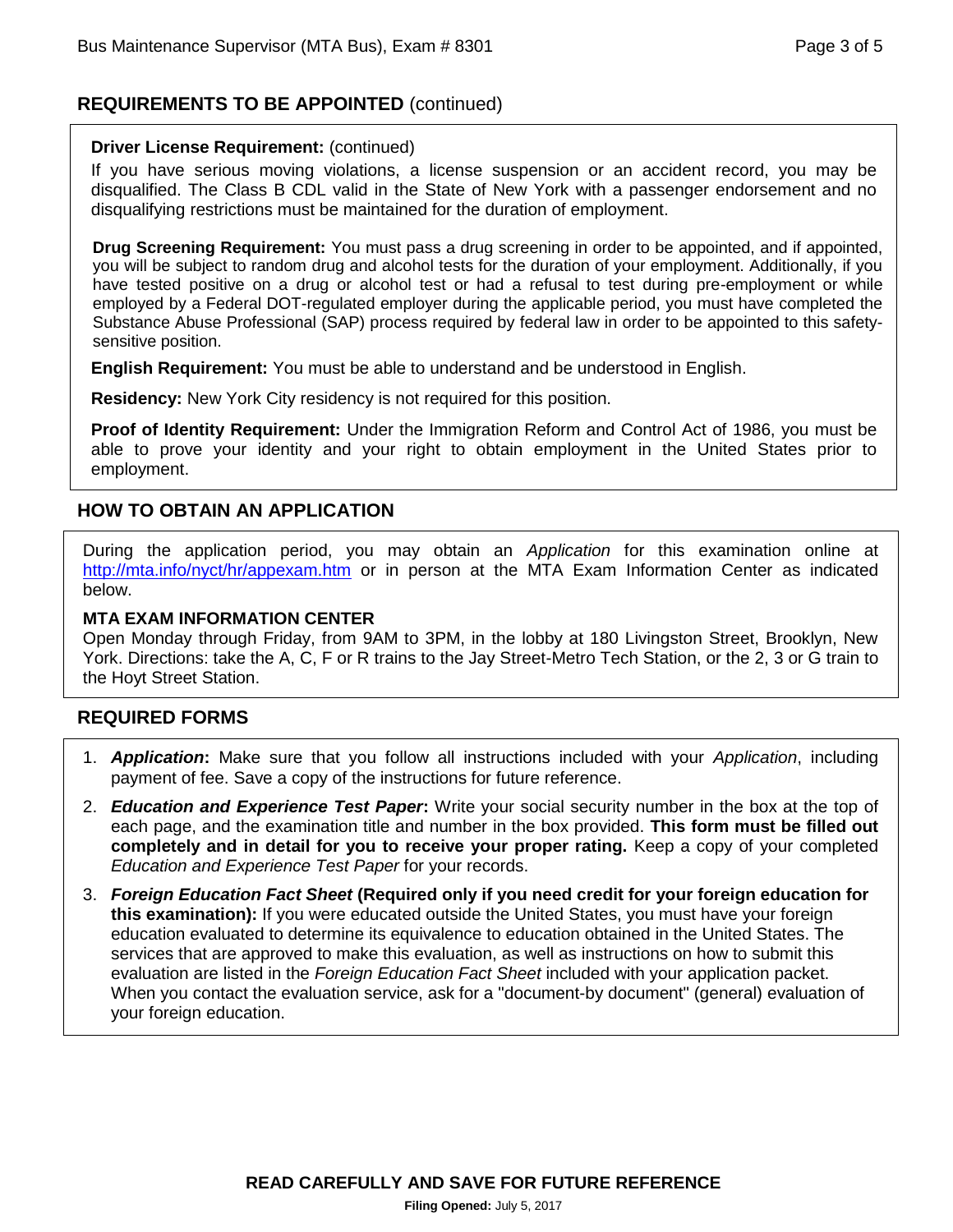# **HOW TO SUBMIT AN APPLICATION AND PAY THE APPLICATION FEE**

If you believe you meet the requirements in the "How to Qualify" section, you must apply by mail. New York City Transit will **not** accept *Applications* in person.

#### **Applications by Mail must:**

- 1. Include all of the required forms, as indicated in the Required Forms section above.
- 2. Be postmarked by the last day of the application period.
- 3. Be mailed to the address in the "Correspondence Section" of this notice.
- 4. Include the appropriate fee in the form of a money order.

# **The Money Order (Postal Money Order Preferred) must:**

- 1. Be made payable to NYC Transit.
- 2. Be valid for one year.
- 3. Have the following information written on it: your name, home address, the last four digits of your social security number, and the exam title and exam number.

Save your money order receipt for future reference and proof of filing an *Application*.

# **Cash and personal checks will not be accepted.**

# **ADMISSION LETTER**

An *Admission Letter* will be mailed to you about 10 days before the first date of the structured interview. If you do not receive an *Admission Letter* at least 4 days before the structured interview date, you may obtain a duplicate letter at the MTA Exam Information Center (as indicated above). A paper copy of the *Admission Letter* is your ticket for admission to the interview.

# **THE INTERVIEW**

You will be given a structured interview. A score of at least 70 is required to pass this interview. Your score on this interview will determine 100% of your total score. The structured interview may include questions on the installation, troubleshooting, inspection, repair, and maintenance of automotive/bus equipment, including tools and equipment used in automotive/bus maintenance; supervisory methods and practices; the ability to follow rules, regulations, policies and procedures; labor-management practices; safe and efficient work practices and procedures; reading and interpreting technical drawings, wiring diagrams and schematics; and other related areas.

**Note:** You are not permitted to enter the interview site with cellular phones, beepers, pagers, cameras, portable media players, or other electronic devices. Calculators are permitted; however, they must be hand-held, battery or solar powered, numeric only. Electronic devices with an alphabetic keyboard or with word processing or data recording capabilities such as planners, organizers, etc. are prohibited. If you are found to be in possession of any of these devices, your interview score may be nullified, you may not receive your interview results, and your application fee will not be returned.

You must leave the interview site once you finish the interview. If you leave the interview site after being fingerprinted but before finishing the interview, you will not be permitted to re-enter. If you disregard this instruction and re-enter the interview site, your interview score may be nullified, you may not receive your interview results, and your application fee will not be returned.

# **PROOF OF IDENTIFICATION**

You must present a valid photo ID when you arrive to take the structured interview.